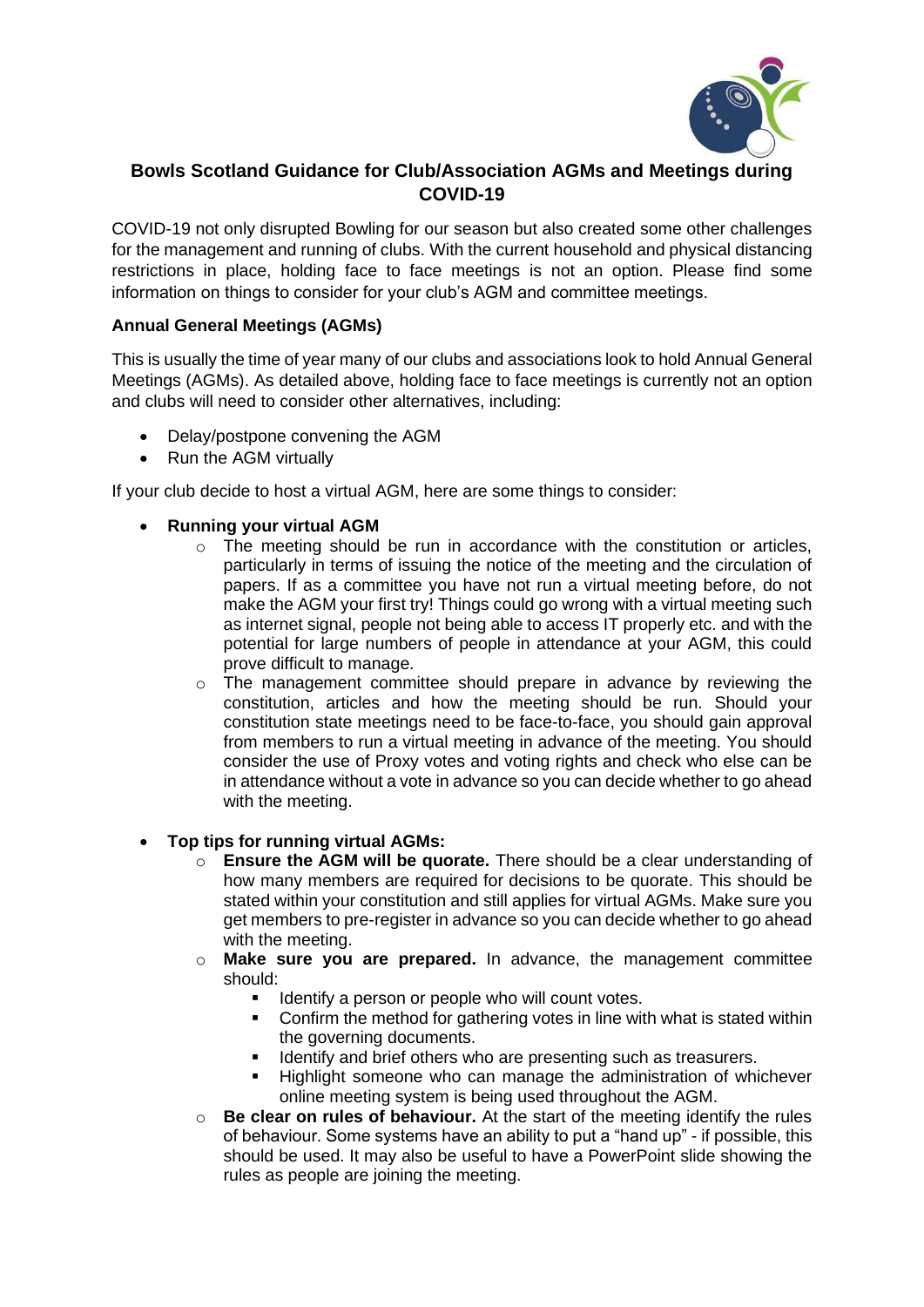

- o **Encourage members to send questions, comments, or concerns in advance to the secretary.** This will prevent confusion throughout the AGM. You may also be able to use chat functions throughout the meeting so people can ask questions at relevant times or if they do not feel comfortable speaking. The secretary (or assigned person) should manage this as per a usual AGM format.
- o **Manage voting carefully.** Any proxy votes should be held and confirmed by the secretary (or assigned person). Everyone, like in normal circumstances, should have an opportunity to speak and vote if eligible. Voting should be administered by the teller who should record names and how they have voted. They should add up and report this to the meeting. It is worth considering a second teller to confirm the prime teller's count. Voting can be recorded either verbally by every member or asking members to put their name and voting position through a chat box. Confidential voting could be carried out through direct messaging to the teller who should be trustworthy enough not to indicate how people voted. It is very difficult to ensure a completely confidential way of voting unless using an external voting system as identified below.
- o **Make sure documents are still shown.** The person supporting the Chair should share their screen with all documentation as they would in a face-toface meeting. The supporter should be directed by the Chair to show appropriate documents such as the Chairperson's report, Treasurer's report, proposed changes to the constitution, etc.
- o **Why not record your AGM?** This can help the secretary (or assigned person) to review and ensure the minutes are accurate and gives an opportunity for those who were unable to attend to view the AGM.

| Microsoft Teams     | Maximum of 50 users on a call<br>Available on numerous devices<br>٠<br>Screen sharing/presenting possible<br>Recorded meetings possible<br>Group/private messaging possible<br>File storage with live editing<br>٠ |
|---------------------|--------------------------------------------------------------------------------------------------------------------------------------------------------------------------------------------------------------------|
| Google Hangouts     | Maximum of 150 users on a call (10 in a video)<br>٠<br>Available on numerous devices<br>Screenshare available<br>$\bullet$<br>Call recording available<br>Need a Google account to organise<br>a meeting<br>٠      |
| WhatsApp            | 4 users per call<br>Available on numerous devices<br>Private/group messaging available<br>Maximum of 256 people in a group chat<br>$\bullet$                                                                       |
| <b>GoTo</b> Meeting | Paid for service<br>٠<br>Maximum of 26 people - anymore than this and GoTo Webinar is an<br>alternative<br>Available on numerous devices<br>Screen sharing/presenting available<br>Recorded meetings possible      |

# **Examples of Meeting Platforms:**